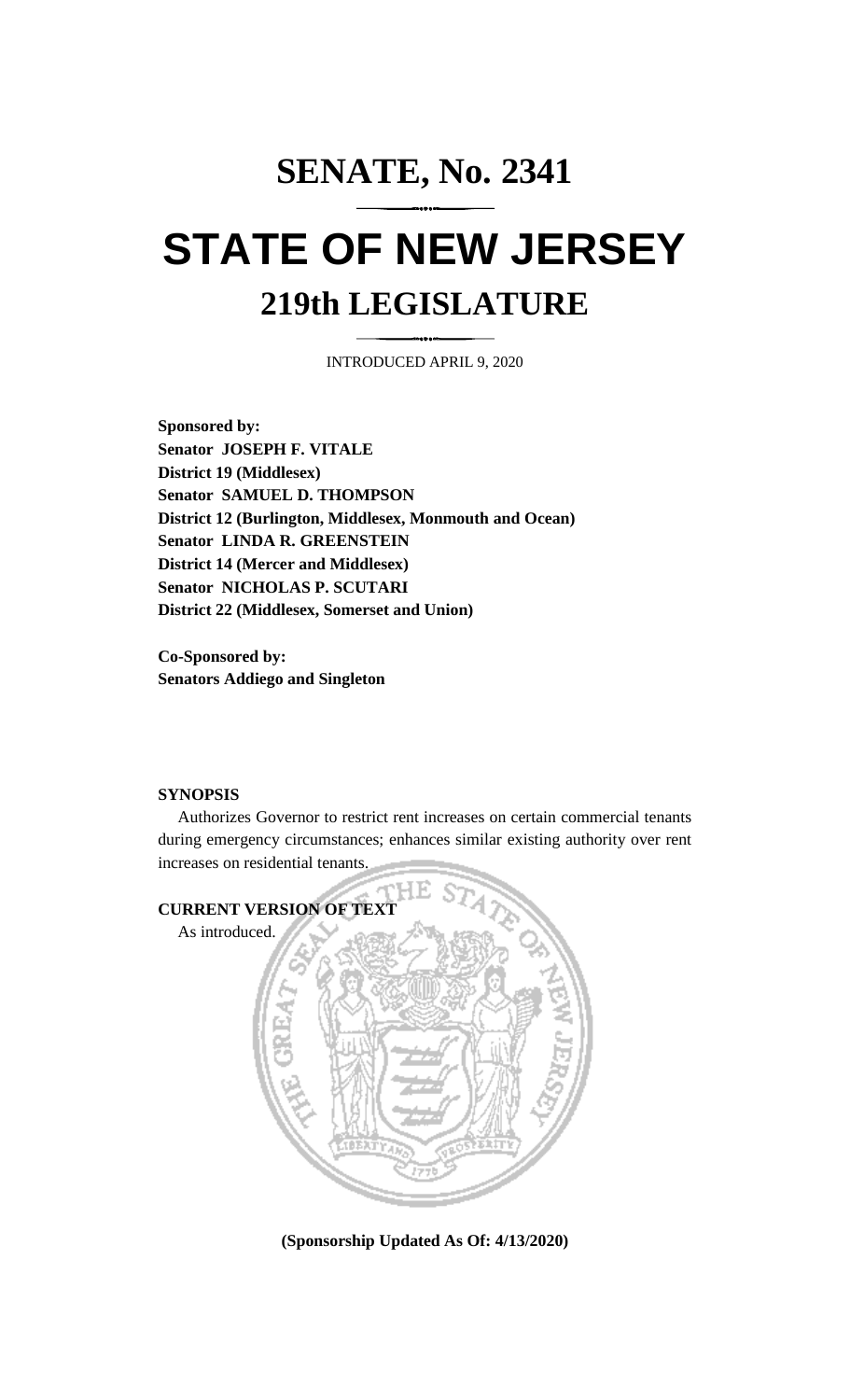**AN ACT** concerning protections for commercial and residential tenants during emergency circumstances and amending P.L.2002, c.133. **BE IT ENACTED** *by the Senate and General Assembly of the State of New Jersey:* 8 1. Section 1 of P.L.2002, c.133 (C.2A:18-61.62) is amended to read as follows: 10 1. **a.** The Governor shall be empowered, whenever declaring a state of emergency pursuant to P.L.1942, c.251 (C.App.A.9-33 et seq.), or a public health emergency pursuant to the "Emergency Health Powers Act," P.L.2005, c.222 (C.26:13-1 et seq.), or both, to determine whether the emergency will, or is likely to, significantly 15 affect the availability and pricing of rental housing, or the viability of small businesses operating for retail purposes, or both, in the areas included in the declaration. If the Governor determines that unconscionable rental practices are likely to occur unless the protections afforded under P.L.2002, c.133 (C.2A:18-61.62 et seq.) are invoked, the Governor may issue a "Notice of Rent Protection Emergency" at any time during the declared state of emergency. b. As used in P.L.2002, c.133 (C.2A:18-61.62 et seq.), "small business operating for retail purposes" means a business that employed fewer than 20 people immediately prior to the state of emergency or public health emergency declaration, and that functions primarily to serve consumers directly in the distribution of food, beverages, goods, or services, at one or more physical locations. (cf: P.L.2002, c.133, s.1) 2. Section 2 of P.L.2002, c.133 (C.2A:18-61.63) is amended to read as follows: 2. Whenever the Governor declares a state of emergency pursuant to P.L.1942, c.251 (C.App.A.9-33 et seq.), or a public health emergency pursuant to the "Emergency Health Powers Act," P.L.2005, c.222 (C.26:13-1 et seq.), or both, within certain areas of the State, or throughout the entire State, and issues a "Notice of Rent Protection Emergency," the following shall apply if directed in the notice: a. Within a zone which includes the area declared to be in a state of emergency and, if so indicated in the Notice of Rent 42 Protection Emergency extending a distance within the State and not to exceed 10 miles in all directions from the outward boundaries thereof, there shall be a presumption of unreasonableness given to a notice of increase in rental charges provided subsequent to the date

**EXPLANATION – Matter enclosed in bold-faced brackets [thus] in the above bill is not enacted and is intended to be omitted in the law.**

**Matter underlined thus is new matter.**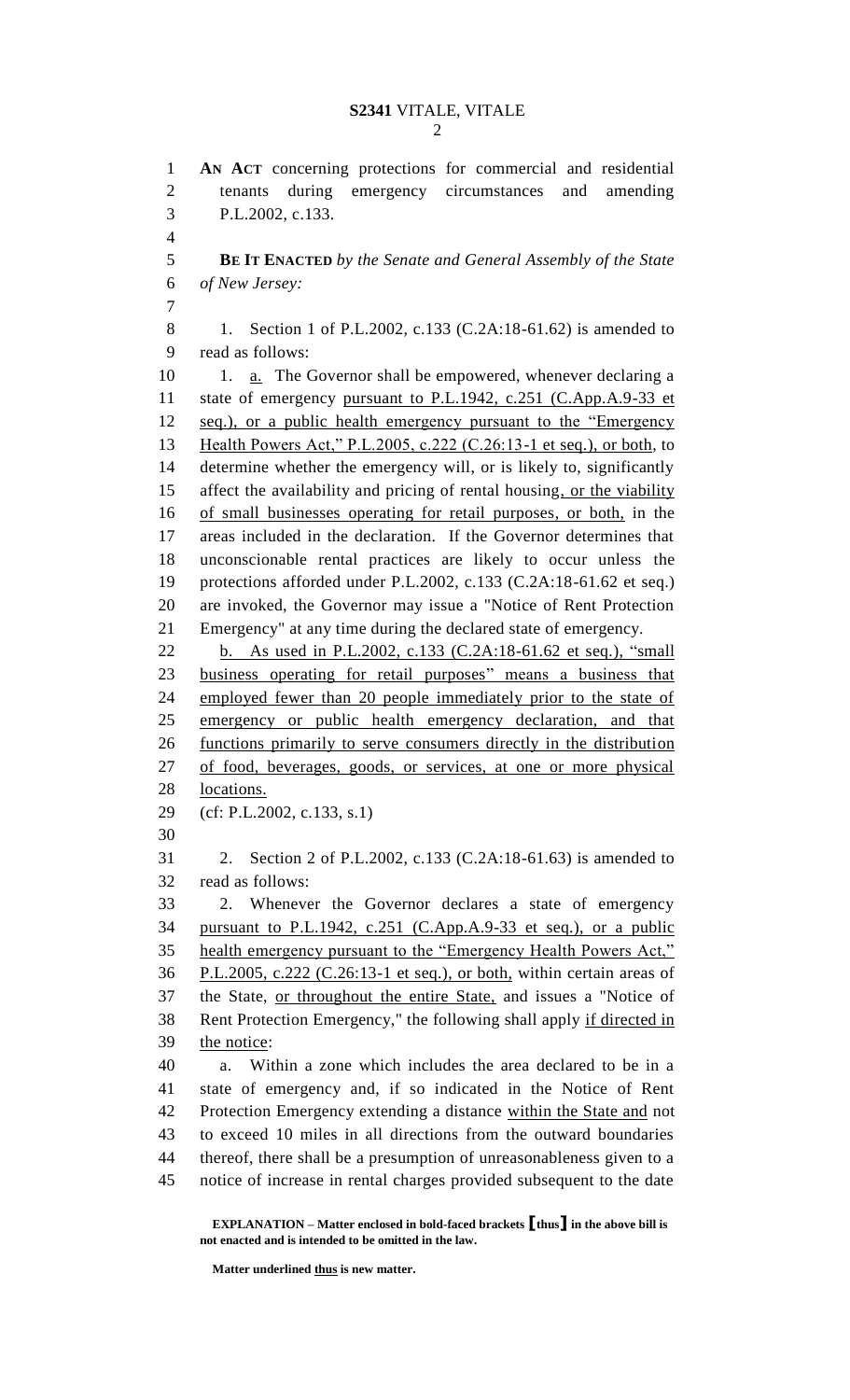of the declaration by a landlord to a tenant occupying premises which are utilized either: (1) as a residence, when: (a) the proposed percentage increase in rent is greater than twice the rate of inflation as indicated by increases in the CPI for the immediately preceding nine-month period. For the purposes of this section, "CPI" means the annual average over a 12-month period beginning September 1 and ending August 31 of the Consumer Price Index for Urban Wage Earners and Clerical Workers (CPI-W), All Items Series A, of the United States Department of Labor (1957-1959 = 100), for the New York, NY-Northeastern New Jersey region; (b) if expressly directed in the notice, when there is any increase, regardless of the rate of inflation; or (2) as commercial space by a small business operating for retail purposes, when: (a) the proposed percentage increase is greater than the rate permitted for a residence by subparagraph (a) of paragraph (1) of this subsection; or (b) if expressly directed in the notice, when there is any increase, regardless of the rate of inflation. b. Within a zone which includes the area declared to be in a state of emergency and, if so indicated in the Notice of Rent Protection Emergency extending a distance within the State and not to exceed 10 miles in all directions from the outward boundaries thereof, there shall be a limitation on the amount of rent which may be charged a tenant undertaking a new lease for residential premises during the duration of the declaration of a "Notice of Rent Protection Emergency" made pursuant to section 1 of P.L.2002, c.133 (C.2A:18-61.62). The amount of rent which may be charged shall be limited to the product of the fair market rental value of the premises prior to the emergency conditions and two times the rate of inflation as determined by the increase in the CPI for the immediately preceding nine month period. For the purposes of this section, "CPI" means the annual average over a 12-month period beginning September 1 and ending August 31 of the Consumer Price Index for Urban Wage Earners and Clerical Workers (CPI-W), All Items Series A, of the United States Department of Labor (1957-1959 = 100), for the New York, NY- Northeastern New Jersey region. c. In the event that a landlord believes that the limitations on increases in rental charges imposed by a "Notice of Rent Protection Emergency" prevent the landlord from realizing a just and reasonable rate of return on the landlord's investment, the landlord may file an application with the Director of the Division of Consumer Affairs in the Department of Law and Public Safety for the purpose of requesting permission to increase rental charges in

excess of the increases otherwise authorized under the "Notice of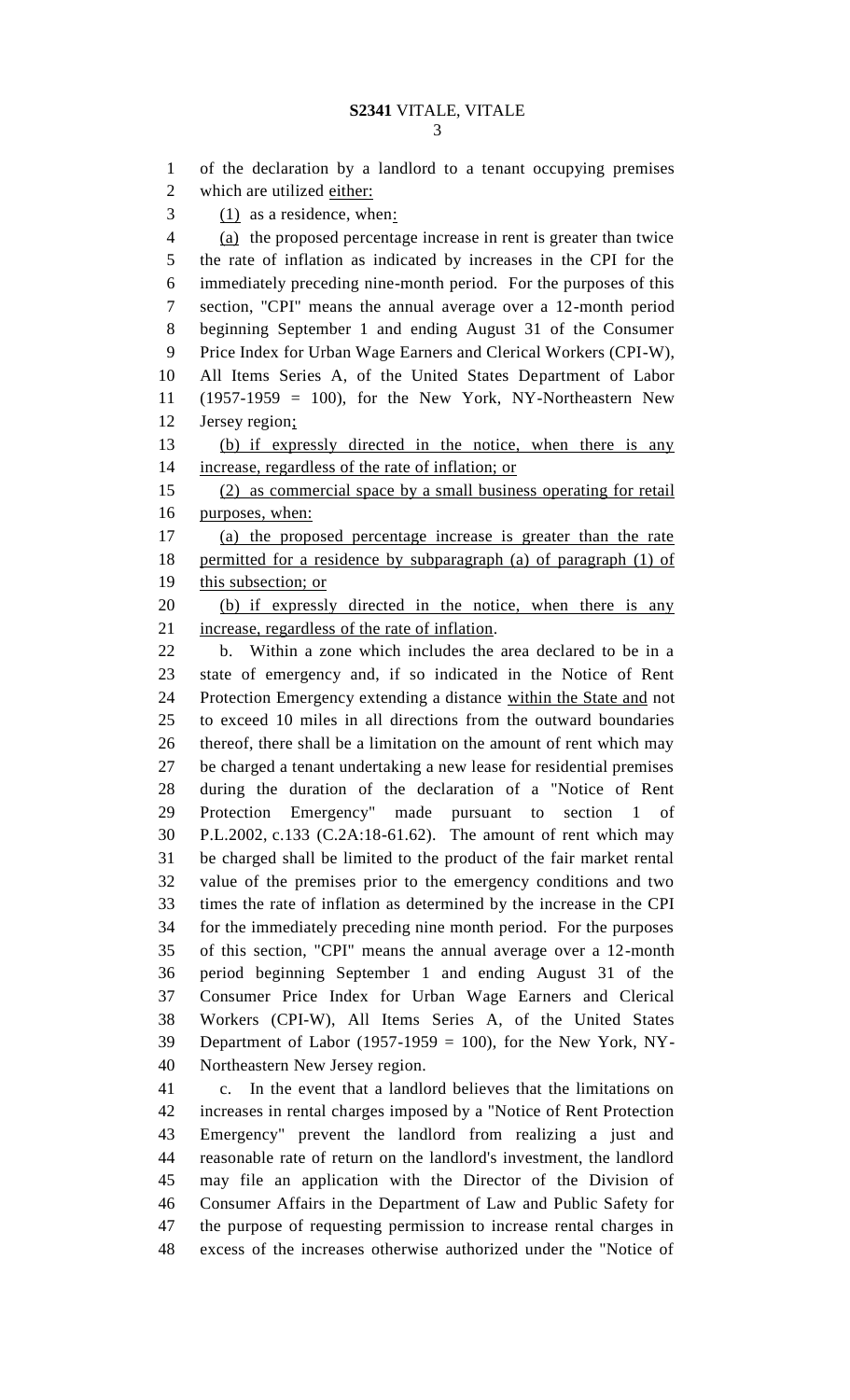## **S2341** VITALE, VITALE

 Rent Protection Emergency". In evaluating such an application, the director shall take into consideration the purposes intended to be achieved by P.L.2002, c.133 (C.2A:18-61.62 et seq.), and the "Notice of Rent Protection Emergency" and the amount of rental charges required to provide the landlord with a just and reasonable return. The Director shall promulgate rules and regulations in accordance with the "Administrative Procedure Act," P.L.1968, c.410 (C.52:14B-1 et seq.) to effectuate the purposes of this act. d. The provisions of subsections a. and b. of this section will serve to supplement, not replace, any existing local, State, or federal restrictions on rent increases for any dwelling units in residential buildings and small businesses operating for retail purposes located within the zone described in subsections a. and b. of this section, and will only apply to those dwelling units and commercial properties where they cause a lowering of the maximum allowable rent increase or of the maximum reasonable rent increase. e. The provisions of subsections a. and b. of this section shall cease to apply upon the expiration of the state of emergency or public health emergency, or both, or upon the rescission of **[**the**]** 22 either (1) the declaration of the state of emergency or public health emergency, or both, or (2) the "Notice of Rent Protection Emergency." (cf: P.L.2002, c.133, s.2) 3. The Director of the Division of Consumer Affairs shall, pursuant to the provisions of the "Administrative Procedure Act," P.L.1968, c.410 (C.52:14B-1 et seq.), adopt such rules and regulations as shall be necessary to implement the provisions of this act no later than one month following the effective date of this act. 4. This act shall take effect immediately. STATEMENT This bill would authorize the Governor to restrict rent increases on certain commercial tenants during emergency circumstances, and would enhance similar existing authority over rent increases on residential tenants. Under current law, whenever a state of emergency is declared by the Governor and is in effect, the Governor may issue a "Notice of Rent Protection Emergency" ("NRPE") to prohibit certain large rent increases on residential tenants in the area of the emergency, if it is determined that unconscionable rental practices are likely to occur. This bill would expand these powers by authorizing the Governor to issue the NRPE during a public health emergency, and apply rent